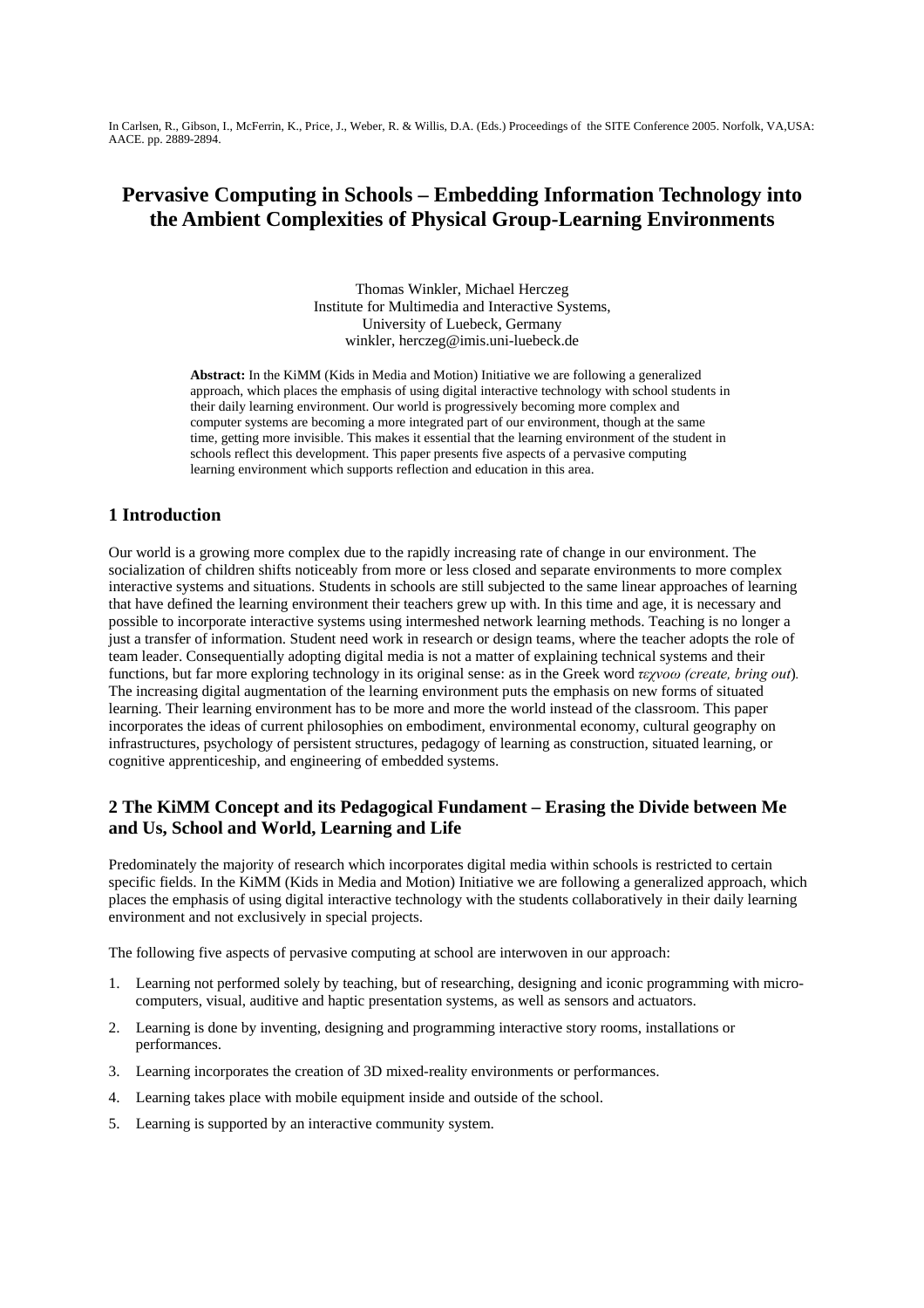The underlying premise of the above mentioned five aspects is that learning is not only the pursuit of the individual. The KiMM Initiative believes that there exists an intrinsic ability for group learning in the sense of *organismic learning*. This takes into consideration that in the last years scientists have realized that we, like all living organisms, are complex adaptive systems. We operate in environments, such as ecological surroundings, economies and networks of social interactions, political context, etc., which are themselves also complex adaptive systems (Holland*,* 1995).

# **3 The Five Aspects of the digitally augmented KiMM Learning Environment**

In the last four years we have researched and tested different aspects for expanding digital learning environments in primary and secondary schools in various projects (ArtDeCom, 2004). Since 2004, we are creating and evaluating applications of digital technology within the standard school curriculum on a day-to-day basis within a digitally augmented learning environment (pervasive computing environment). The different software and hardware applications are used only when there is a significant pedagogical advantage to be expected.



#### **3.1 Learning by solving problems and designing, inventing, creating and programming with micro-computers and multi-modal tangible interfaces**

This aspect has evolved from the experiences and results of a previous project (ArtDeCom) where we created digital augmented multi-sensory learning spaces in schools (Winkler, Reimann, Herczeg, Höpel, 2003).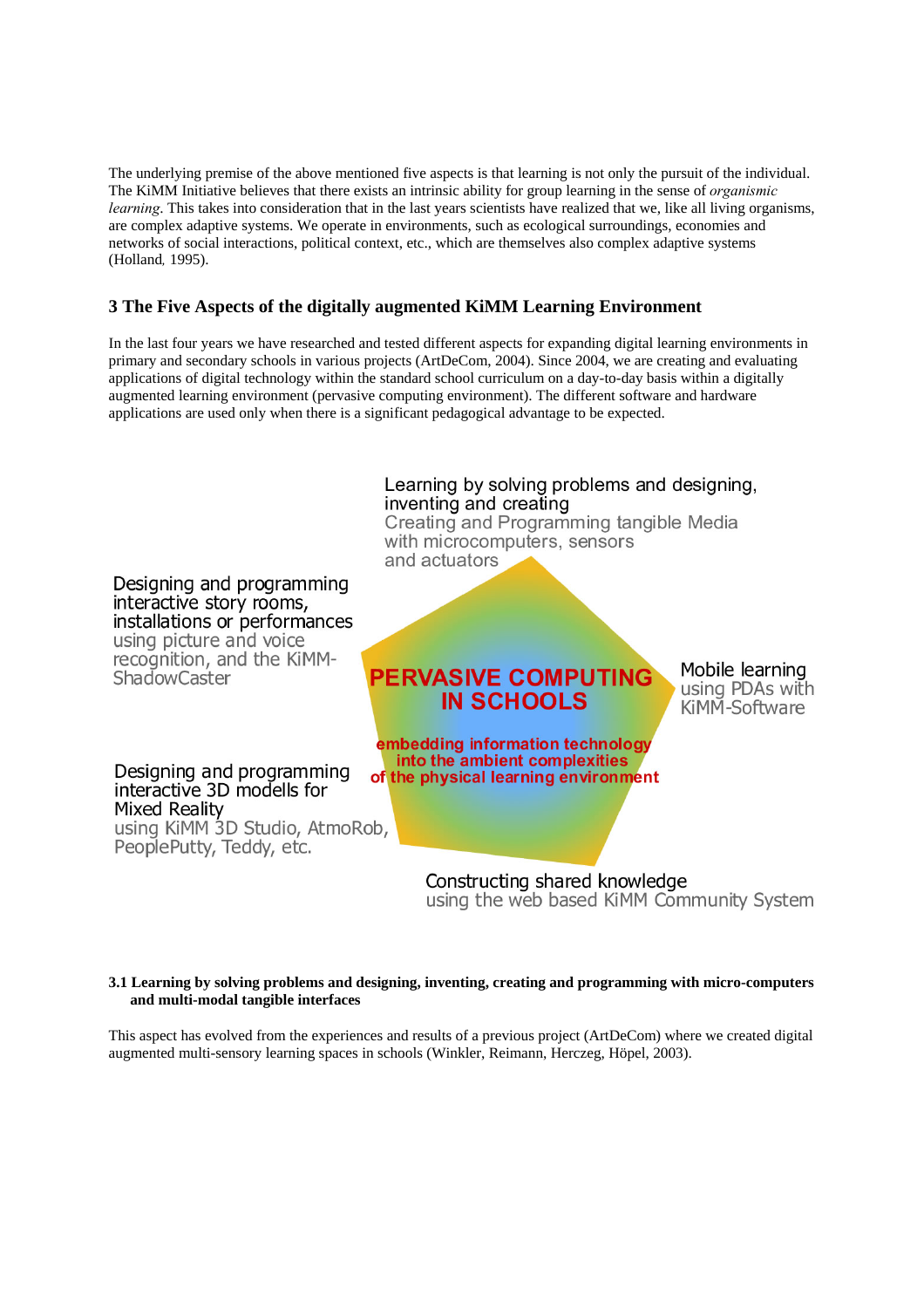

11<sup>th</sup> graders creating the interactive installation "Spring Awakens" with LEGO MindStorms RIS and VisionCommand

In the KiMM Initiative we are incorporating evaluated digital systems for iconic programming, as well as tangible interfaces for programming sensors and actuators. With the help of tangible interfaces, the students learn to compose and design interactive music, shadow theater, and interactive environments for plants and small animals. We are modelling dynamic, "intelligent" and communicating systems using micro-computers like in the room installation that has been called *"SystemWusel"* (Winkler & Herczeg, 2004).

### **3.2 Designing and programming interactive story rooms, installations or performances**

This aspect explores literary, musical, and dance expression coupled with various new concepts and digital technology alternatives. The ArtDeCom project established the groundwork for creating collaborative and constructive learning installations and performance (Winkler, Kritzenberger, Herczeg, 2002). A new software application, called *"VoiceCommand"* (Glasemann, 2003), assists the elementary school children in their verbal skills in the context of collaborative tasking and performance.



1<sup>st</sup> graders creating in collaboration the performance "The Clown" with VoiceCommand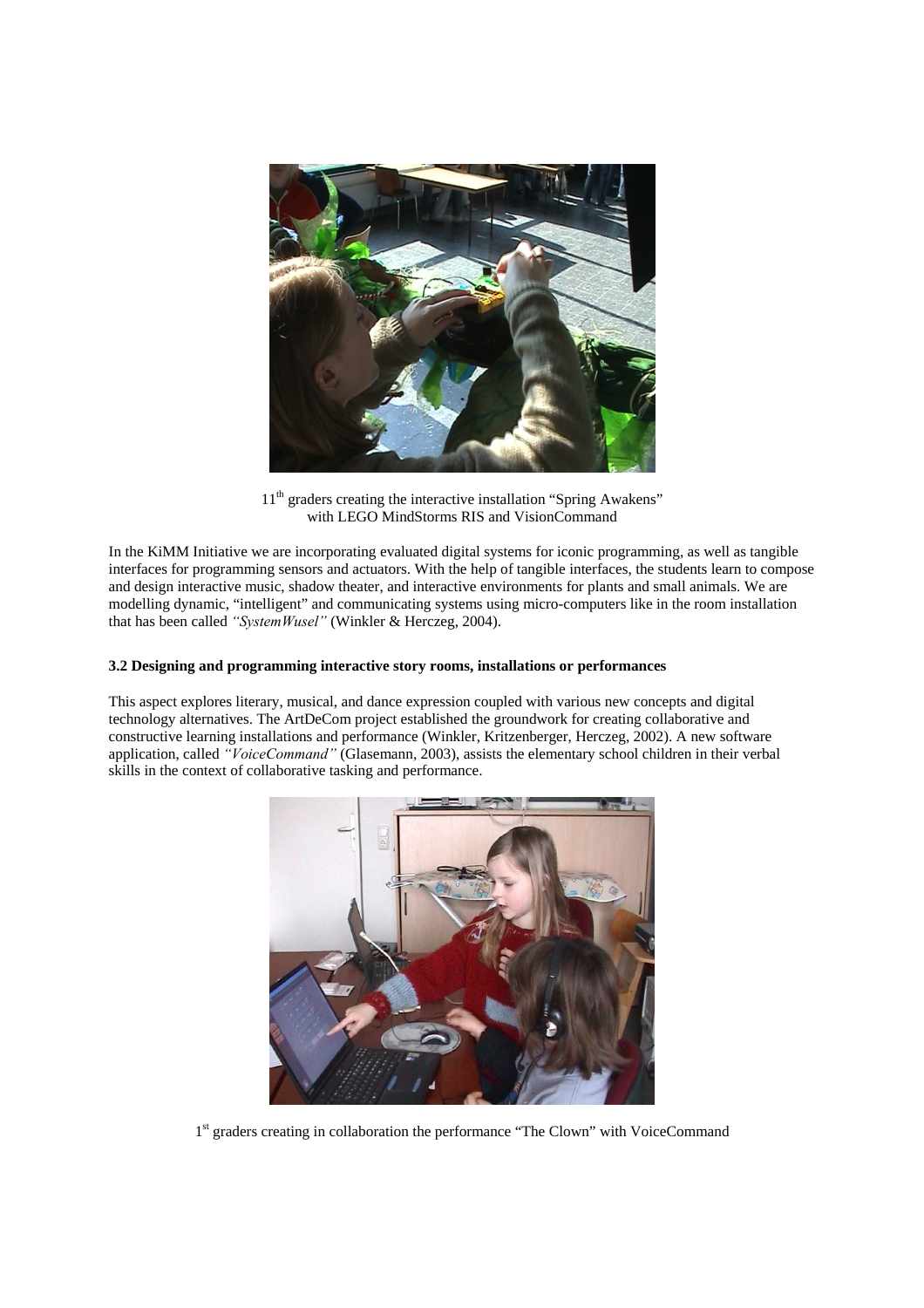Currently, we are focusing on shaping phonological consciousness in students. For example, the students learn about digital storytelling methods and then create a mixed-reality performance or installation in an interactive digital storytelling room.

### **3.3 Designing and programming interactive 3D-models for mixed-reality**

The students create interactive web-based 3D worlds in order to extend their physical learning environment into a mixed-reality learning environment (Winkler, Herczeg, 2004 and Winkler, Herczeg, Reimann, Höpel, 2004). The students use our system *"AtmoRob"* (Bullerdiek, 2004) to connect an interactive 3D web-based world (e.g. Adobe Atmosphere) and an installation or performance in the physical world. They are able to control movement, sound, and light (LEGO RCX) in the physical from the 3D world.



8<sup>th</sup> grader using 3D-Software (KiMM-Studio) to create interactive mixed-reality installations

### **3.4 Mobile learning using PDAs and data-gathering devices**

The KiMM Initiative uses mobile digital equipment to extend the students' learning environment outside of the school. For example, the students are using digital cameras, PDAs, and micro-computers with sensors during their field trips to access previously entered information, and to calculate and record their findings during the excursions. They are sent out in exploration teams and they collaborate in all aspects of task distribution, collecting data, evaluating and presenting their material. This presentation material is presented on self-created posters, projected on a screen, or placed in a communication platform, our *"KiMM-CommSy"* system.



5<sup>th</sup> grader using a PDA for Mobile Learning in the middle-aged town of Luebeck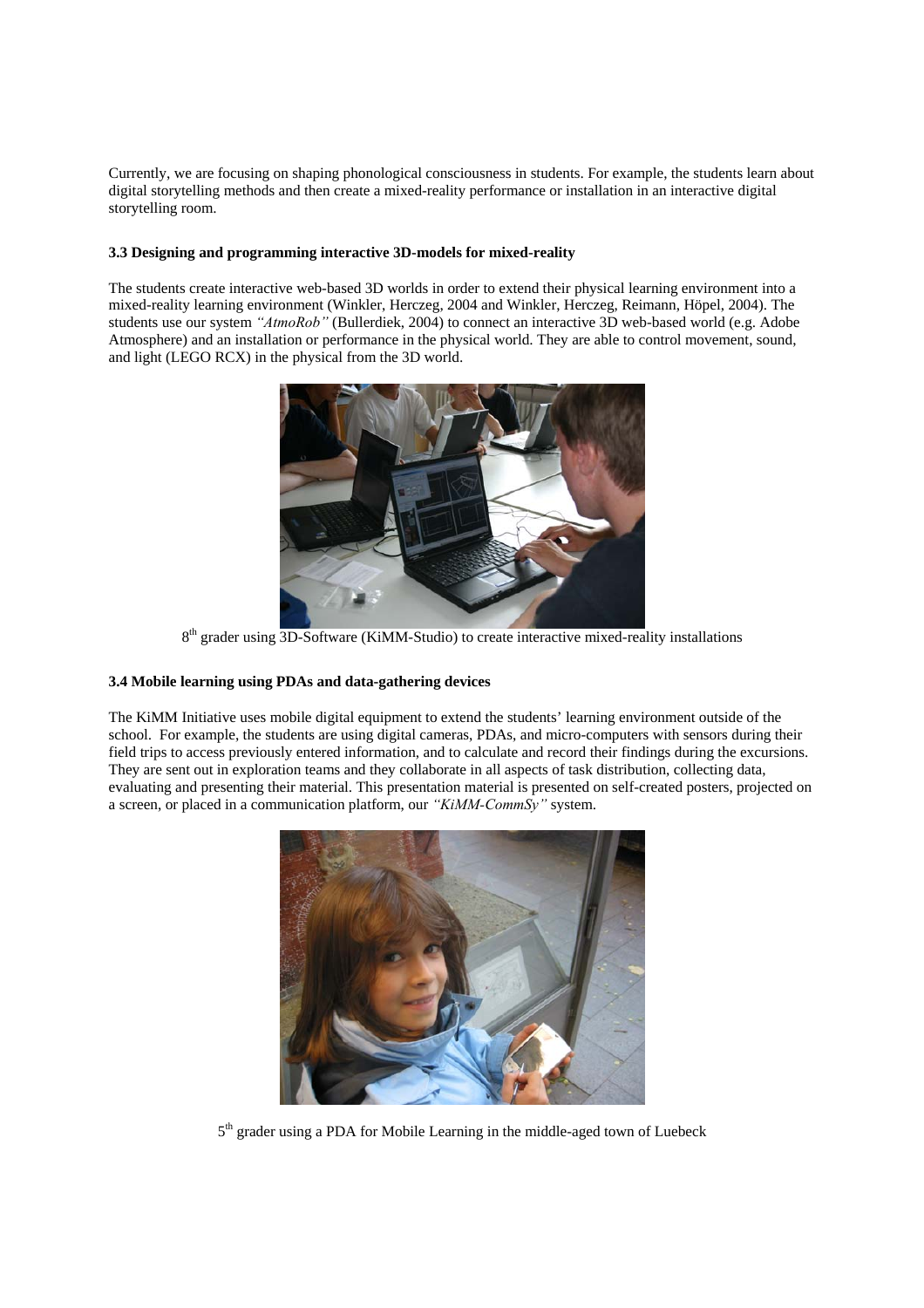### **3.5 Constructing shared knowledge, creating, emerging and working geographically independent with a Webbased Community System**

The KiMM Initiative uses modified CSCW software, called *"CommSy"* developed by the University of Hamburg, Germany. Teachers, researchers, university students and the school students participating in the initiative use this platform for a large variety of services, like communication, planning and archives.

| $   \mathbb{Z}$ $\times$<br><b>2</b> IGS-Projektraum: KiMM-CommSy - Microsoft Internet Explorer                                                                                      |                     |                                                                           |      |                                      |
|--------------------------------------------------------------------------------------------------------------------------------------------------------------------------------------|---------------------|---------------------------------------------------------------------------|------|--------------------------------------|
| 47<br>Bearbeiten<br>Ansicht<br>Favoriten<br>Extras<br>Datei                                                                                                                          |                     |                                                                           |      |                                      |
| Suchen $\mathcal{D}$ Favoriten $\mathcal{D}$ $\mathcal{D}$ $\mathcal{D}$<br>Г<br>丽 ・<br>Zurück +                                                                                     |                     |                                                                           |      |                                      |
| Adresse & http://141.83.80.80:8080/htdocs/commsy.php?cid=2krid=376&mod=material&fct=index&SID=ed2e4558ce79213352cc8b3351 -<br>$\rightarrow$ Wechseln zu<br>Links <sup>&gt;&gt;</sup> |                     |                                                                           |      |                                      |
| Google -<br>6 Search Web → 1<br>P 15 blocked & AutoFill<br><b>2</b> Options                                                                                                          |                     |                                                                           |      |                                      |
| <b>IGS-Projektraum</b>                                                                                                                                                               |                     | angemeldet: Thomas Winkler [abmelden]<br>Raum: IGS-Projektraum<br>Go<br>ᅱ |      |                                      |
| Home    Neuigkeiten    Termine    Materialien    Diskussionen<br>Personen<br>Gruppen                                                                                                 |                     |                                                                           |      |                                      |
| neues Material   Kopien   Materialarten   Schlagwörter   Hilfe                                                                                                                       |                     |                                                                           |      |                                      |
| <b>Materialien</b>                                                                                                                                                                   |                     |                                                                           |      |                                      |
| Suchen<br>Materialart<br>Schlagwort<br>*Alle<br>*Alle                                                                                                                                |                     | Gruppe<br>*Alle                                                           |      | Anzeigen                             |
| Angezeigt: 4 Einträge                                                                                                                                                                |                     |                                                                           |      | 441/1                                |
| Titel                                                                                                                                                                                | Autorinnen          |                                                                           | Jahr | bearbeitet am <sup>4</sup>           |
| Reflexionstabelle zum Projekt: Digitaler Geschichtenerzählraum [Neu]<br>R                                                                                                            | Anke Goldmann       |                                                                           | 2005 | $09.01.2005$ $\uparrow$              |
| Die verliebte Mutter                                                                                                                                                                 |                     | Lennart, Phillip, Maurice, Luisa, Julia                                   | 2005 | 08.01.2005<br>÷                      |
| Teufelsgeschichte1 这                                                                                                                                                                 | Lea                 |                                                                           | 2005 | 07.01.2005<br>$\left  \cdot \right $ |
| Die Teufelsgeschichte                                                                                                                                                                | Die Fantastischen 4 |                                                                           | 2004 | 07.01.2005 $\bigoplus$               |
| Einträge pro Seite: 10   20   50   alle                                                                                                                                              |                     |                                                                           |      | Seite: 1                             |
| CommSy Release 3.0.0                                                                                                                                                                 |                     |                                                                           |      | 11.01.2005, 10:14 Uhr                |
| 圖                                                                                                                                                                                    |                     | <b>O</b> Internet                                                         |      |                                      |

A shared web based workspace at KiMM-CommSy, here for example used by  $6<sup>th</sup>$  graders, creating a nonlinear story room.

By this teachers have direct access to learning modules, the collaborative work is independent of the location, and the availability of up-to-date project information and programs for the students is ensured. The students can work independent of place and specific computers as well as collaboratively.

# **4 Conclusions and Future Work**

All five aspects of the extended digital learning environments aim on liberating the teachers and the students as much as possible from the typical desktop computer and workplace where they are facing a wall and sitting with their backs to each other. For this purpose we use highly mobile and pervasive digital technology: e.g. laptops with WLAN, PDA, and tangible user interface. Students design, construct and program tightly coupled physical-digital artifacts and installations incorporating themselves. The learning contents are highly interdisciplinary and teachers and students are working in teams using direct and mediated synchronous and asynchronous communication via a community platform.

The results of our studies indicate a high level of motivation, not only on the part of the students, but also from the teachers and the patents of the students. Creating and using pervasive computing environment only makes sense when a significant pedagogical advantage is guaranteed. An extensive qualitative and quantitative evaluation is ongoing.